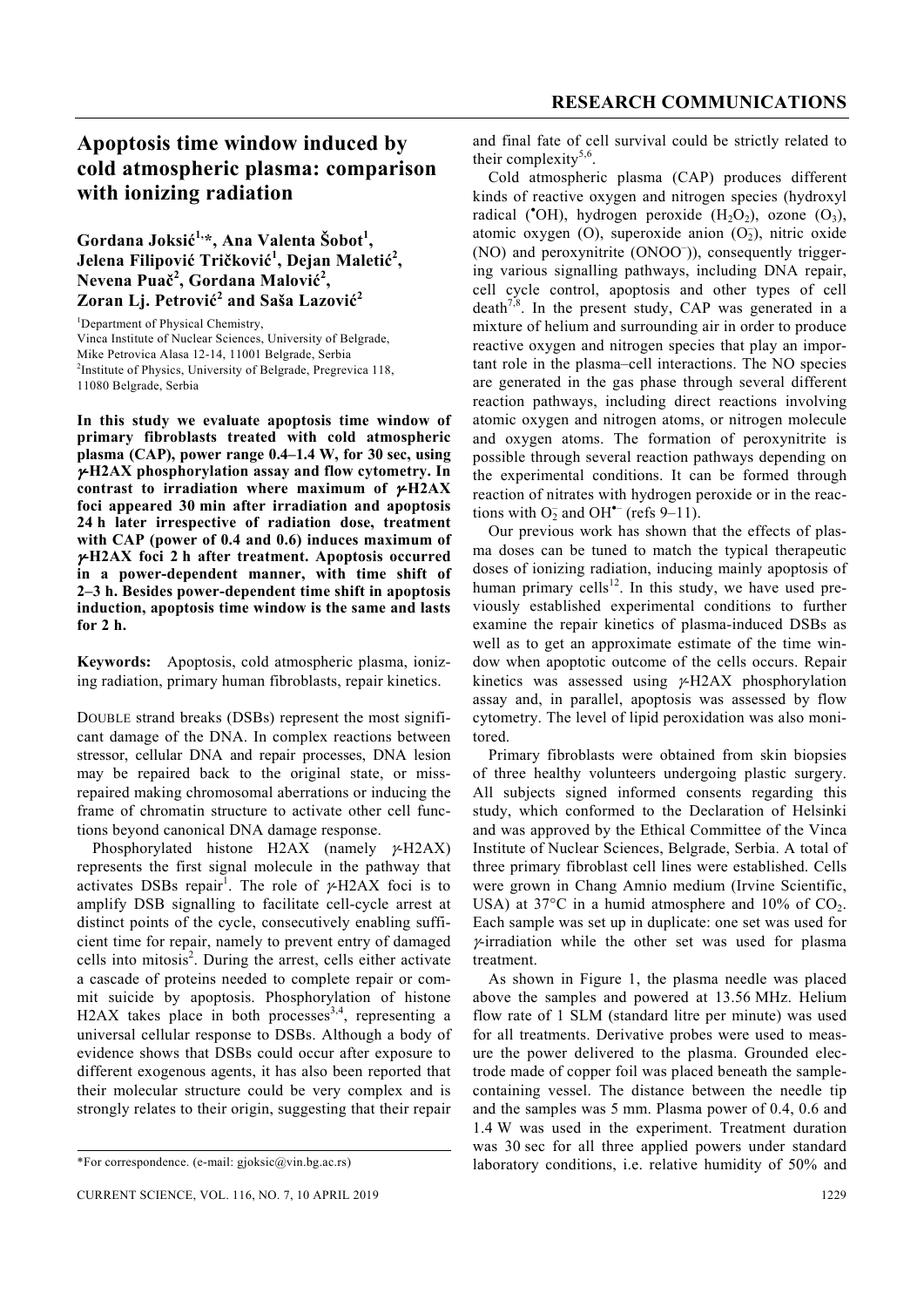### RESEARCH COMMUNICATIONS



**Figure 1.** Plasma treatment experimental set-up: photograph and schematic diagram.

temperature of 23°C. The monolayer of cells was covered with 5 μl of Chang medium; then the cells were placed in an incubator for recovery. To assess the repair kinetics of induced damage slides were processed on different incubation times employing the  $\gamma$ -H2AX phosphorylation assays.

Samples were irradiated using <sup>60</sup>Co  $\gamma$ -ray source (the most explored therapeutic dose of 2 Gy at a dose rate 0.45 Gy/min). The dimensions of the radiation field were  $20 \times 20$  cm and distance from the source was 74 cm. After irradiation, cells were returned to the tissue culture incubator, and processed according to the method of Rogakou *et al.*<sup>13</sup>. Thereafter, the cells were placed in an incubator for recovery. Slides were processed on different incubation times after the treatment (30 min, 2 h, 5 h and 24 h) employing γ-H2AX phosphorylation assay. Parallel samples were used for flow cytometry and lipid peroxidation analysis.

 For immunostaining, exponentially growing cells were seeded on polylysine glass slides (Sigma-Aldrich, USA) and allowed to attach to the slide surface for 24 h before treatment with ionizing radiation or cold plasma. At various time points after the treatment (30 min, 2 h, 5 h and 24 h), the cells were fixed in 4% formaldehyde, permeabilized with 0.2% Triton X-100 and stained with the  $\gamma$ -H2AX primary antibody (Merck Millipore, USA) and a FITC-labelled secondary antibody (Sigma-Aldrich, USA). The slides were mounted with 4',6'-diamidino-2-phenylindole (DAPI)-containing Vectashield solution (Vector Laboratories Ltd, UK), covered with coverslips and sealed. Foci positive for γ-H2AX were counted using an epifluorescent Axiomager A1 microscope (Carl Zeiss, Germany) and the computer software ISIS (Metasystem, Germany), according to the method of Kinner *et al.*<sup>14</sup>.

 For apoptosis assay, at each time point after irradiation and plasma treatment, cells were washed with prewarmed phosphate buffer saline (PBS) at 37°C and fixed in 96% ethanol. Apoptosis was monitored by flow cytometry (Becton Dickinson, Germany). DNA content was assessed by measuring the UV fluorescence of propidium iodide-stained DNA (PI, 10 mg/ml, Sigma-Aldrich, USA). Apoptotic population and cell cycle analysis was performed using CellQuest software (Becton Dickinson, Germany), according to the method of Holmes et al.<sup>15</sup>.

 For lipid peroxidation by measuring thiobarbituric acid reactive substances (TBARS) spectrophotometrically, we followed the method of Janero<sup>16</sup>:  $0.1$  ml of pellet and 0.1 ml of medium of the same culture were used for analysis. Briefly, 0.4 ml of 50 mM *Tris*-HCl buffer containing 180 mM KCl and 10 mM EDTA was added to 0.1 ml of pellet lysate or defrosted medium, 0.5 ml of 2 thiobarbituric acid (Merck; 1 wt%/vol) in 0.05 M NaOH and 0.5 ml of HCl (25 wt%/vol in water). The mixture was heated in boiling water for 10 min, reaction was stopped by cooling samples on ice, and thereafter the chromogen was extracted in 3 ml of *n*-butanol in the organic phase separated by centrifugation at 5000 rpm for 10 min. The absorbance of the organic phase was measured spectrophotometrically (Tecan Sunrise absorbance microplate reader, Tecan Group Ltd, Switzerland) at 532 nm wavelength. The amount of lipid peroxidation was expressed as nmol of TBARS (malondialdehide, MDA equivalents)/mg of proteins, using a standard curve of 1,1,3,3-tetramethoxypropane. Proteins were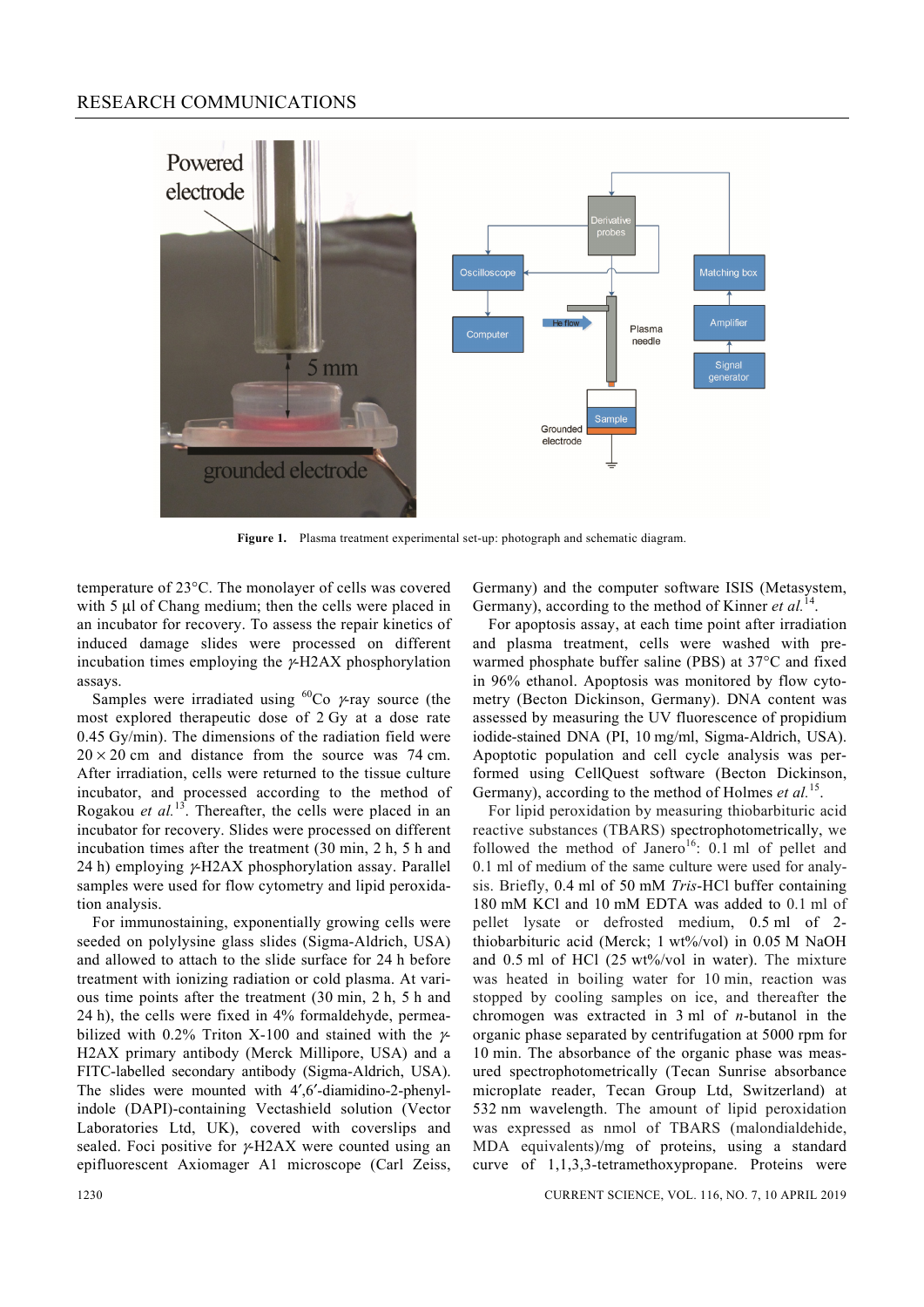| follizing radiation             |                              |                 |                  |                |              |              |  |
|---------------------------------|------------------------------|-----------------|------------------|----------------|--------------|--------------|--|
| Treatment                       | Analysis                     | $0 \text{ min}$ | 0.5 <sub>h</sub> | 2 <sub>h</sub> | 5 h          | 24 h         |  |
| Ionizing radiation              | Number of $f/ca$             | 0.39            | 19.79            | 14.53          | 5.23         | 1.12         |  |
|                                 | % of $>60$ f/c               | 0.41            | 8.89             | 3.47           | 1.86         | 0.16         |  |
|                                 | % of apoptotic cells         | 9.1             | 37.25            | 33.42          | 25.16        | 51.51        |  |
|                                 | $MDAb$ (nmol/mg of proteins) | 0.54            | 0.68             | 0.55           | 0.33         | 0.67         |  |
| CAP <sup>c</sup> power of 0.4 W | Number of f/c                | 1.39            | 16.22            | 39.85          | 21.8         | 0.16         |  |
|                                 | % of $>60$ f/c               | $\theta$        | 1.72             | 3.9            | 2.85         | 0.59         |  |
|                                 | % of apoptotic cells         | 8.22            | 14.43            | 41.8           | 31.4         | 5.82         |  |
|                                 | MDA (nmol/mg of proteins)    | 0.54            | 0.68             | 0.69           | 0.8          | 0.67         |  |
| CAP power of 0.6 W              | Number of $f/c$              | 0.4             | 46.59            | 47.59          | 29.27        | 7.35         |  |
|                                 | % of $>60$ f/c               | $\theta$        | 42.65            | 84.9           | 11.45        | $\mathbf{0}$ |  |
|                                 | % of apoptotic cells         | 9.14            | 58.5             | 68.14          | 27           | $\mathbf{0}$ |  |
|                                 | MDA (nmol/mg of proteins)    | 0.59            | 0.81             | 0.88           | 0.74         | 0.92         |  |
| CAP power of 1.4 W              | Number of $f/c$              | 4               | 13.55            | 7.88           | $\theta$     | $\mathbf{0}$ |  |
|                                 | % of $>60$ f/c               | $\Omega$        | 36.15            | 76.08          | $\mathbf{0}$ | $\mathbf{0}$ |  |
|                                 | % of apoptotic cells         | 9.4             | 36.1             | 68             | $\theta$     | $\mathbf{0}$ |  |
|                                 | MDA (nmol/mg of proteins)    | 0.79            | 1.47             | 1.45           | 1.23         | 1.3          |  |

**Table 1.** Repair kinetics and apoptosis of human primary fibroblasts exposed to non-thermal plasma and ionizing radiation

 ${}^{\text{a}}$ f/c,  $\gamma$ -H2AX focus per cell. <sup>b</sup>MDA, Malondialdehyde. <sup>c</sup>CAP, Cold atmospheric plasma.

determined according to Lowry *et al.*17 using bovine serum albumin as standard.

 Statistical analysis was performed using SPSS 10 for Windows. Differences between the groups were assessed using nonparametric Mann Whitney *U* test, while correlation between different parameters was assessed by Pearson correlation. Differences at *P* < 0.05 were accepted as the level of significance.

 Table 1 and Figure 2 present results obtained in the experiment where cells were directly exposed to nonthermal plasma.

 Previously established experimental parameters such as power delivered to plasma of 0.4, 0.6 and 1.4 W and exposure time of 30 sec, were used to study repair kinetics of DSBs (visualized by  $\gamma$ -H2AX histone), apoptosis and lipid peroxidation biomarker – MDA at different recovery periods after treatment. Results were compared with the effects of  $\gamma$ -rays (<sup>60</sup>Co) – acute irradiation. The power of 0.4, 0.6 and 1.4 W corresponds to voltage 337, 357 and 393 V respectively. At exposure time of 30 sec calculated corresponding equivalent radiation dose ranged from 0.96 (0.4 W and 30 sec) to 2.2 Gy (ref. 12).

The baseline level of  $\gamma$ -H2AX in unexposed control cells was 3.9 per cell, whereas 30 min after plasma treatment (power of 0.4 W), the yield of  $\gamma$ -H2AX reached 16.2 foci per cell. Further increase in power (0.6 W) induced 46.6 foci per cell, whereas power of 1.4 W momentarily induced cell death seen as misshapen nuclei (Figure 2 *a* and  $b$ ) or as a 'track' (Figure 2*a*) where all the cells closest to the powered electrode were detached from the polylysine surface.

 A maximum of foci induction after non-thermal plasma treatment with power of 0.4 and 0.6 W occurred 2 h after treatment (1.5 h later when compared with ionizing radiation), indicating that most of the treated cells will die

via apoptosis (Table 1). Initial DNA damages are nonreparable and determine early apoptosis. This observation was confirmed by flow cytometry data, which showed that apoptosis occurred in a dose (power)-dependent manner, i.e. the highest power induced necrosis, power of 0.6 W induced apoptosis with maximum between 30 min and 2 h after treatment; whereas 0.4 W induced apoptosis 2 h after exposure and last continuously for up to 5 h (Table 1). Interestingly, besides power-dependent time shift in apoptosis induction, apoptosis time window was the same and lasted for 2 h.

 A positive correlation between the number of cells carrying 60 signals per cell and percentage of cells displaying apoptotic granulation was found for cold plasma treatments with power of 0.4 and 0.6 W (Pearson correlation,  $P < 0.01$ ,  $r = 0.967$  and  $P < 0.05$ ,  $r = 0.934$  respectively). In samples treated with power of 1.4 W, high number of misshapen nuclei was observed, as well as elevated concentration of MDA. Bulky phosphorylation of  $\gamma$ -H2AX seen as more than 60 signals per nuclei, correlates with apoptotic fragmentation. It has been previously reported that H2AX phosphorylation that leads to apoptosis mainly occurred by  $DNA-PKcs<sup>4</sup>$ , although phosphorylation of H2AX via c-Jun N terminal kinases (JNK) cannot be neglected due to UV irradiation in plasma source. However, DNA-PKcs are predominant kinases that phosphorylate H2AX when irrepairable lesions are induced, activating apoptosis, as revealed by the normal fibroblast cell lines that we used in the experiment. In cells irradiated with ionizing radiation, phosphorylation of H2AX occurs via ATM kinase that leads to activation of cascade molecules involved in DSBs repair. H2AX is the most important molecule in a switch between apoptosis versus repair response following DNA  $\text{damage}^{18,\overline{19}}$ . According to the results obtained in this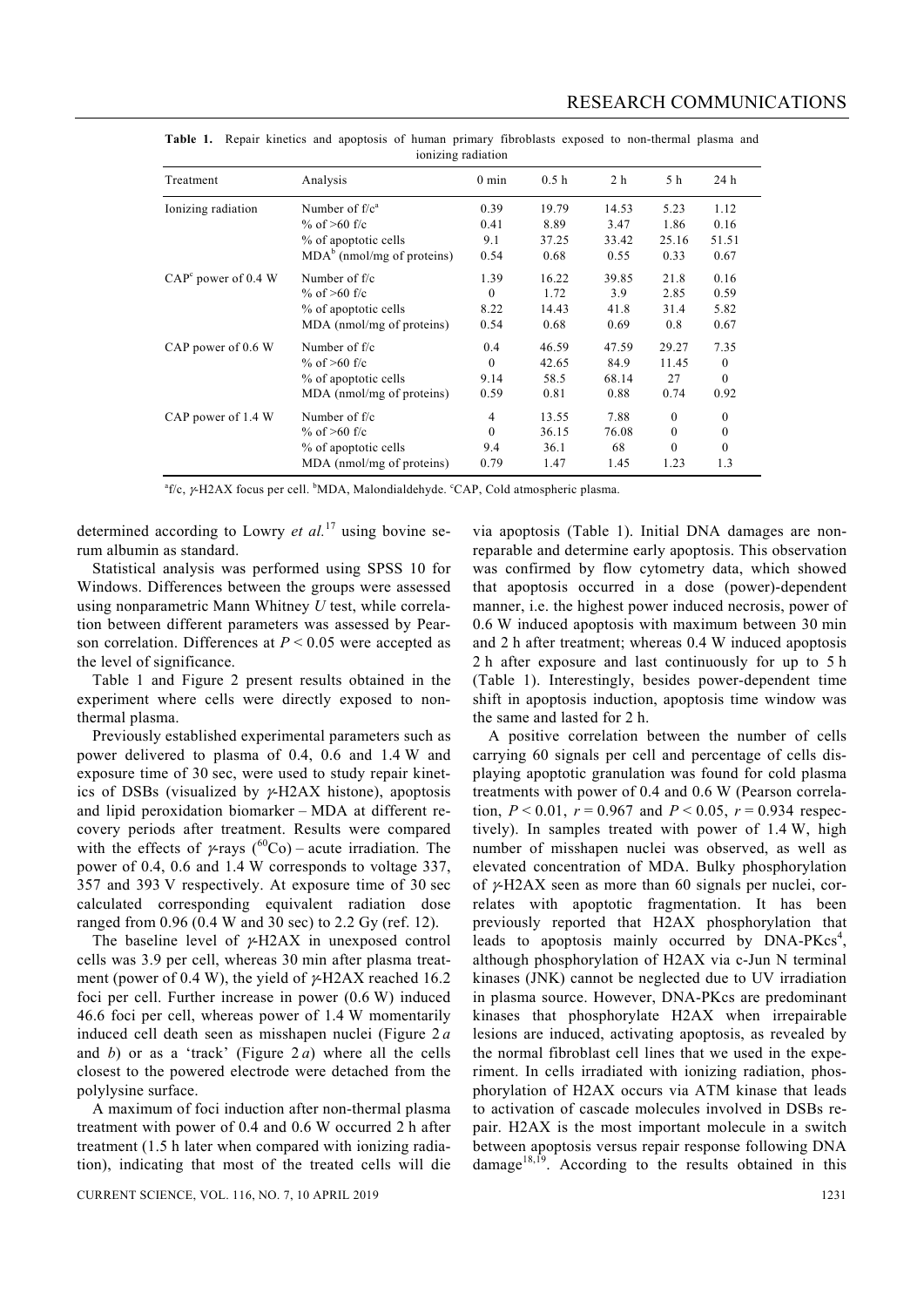#### RESEARCH COMMUNICATIONS



**Figure 2.** Photomicrographs of plasma and ionizing radiation-treated cells visualized by immunostaining. *a*, *b*, Cold plasma-treated samples, power 1.4 W. In (*a*), red arrow indicates detached cells seen as a 'track'. In (*b*), blue arrow indicates FITC-labelled necrotic cells; scale bar = 150 μm. *c*, Ionizing radiation-treated cells. Yellow arrow indicates  $\gamma$ -H2AX foci in FITC-labelled cells; scale bar = 30 µm.

study, we can conclude that non-thermal atmospheric plasma power (0.4–0.6 W) predominantly induces apoptosis, whereas power of 1.4 W predominantly induces necrosis (Figure 2 *a* and *b*).

Treatment with ionizing radiation ( ${}^{60}$ Co  $\gamma$ -rays) induces maximum γ-H2AX foci formation 30 min after irradiation, 19.79 (Table 1, Figure 2 *c*). Induced DSBs are mostly repaired within 24 h. During recovery period, a portion of cells undergoes unsuccessful repair outcome, and is removed from the population via apoptosis. Apoptosis starts 30 min after irradiation (37.25%) and continuously occurs during the next 5 h almost at the same extent, suggesting that all cells that enter the S-phase of the cell cycle with unrepaired DSBs are directed towards apoptosis. The maximum pick of apoptosis takes place 24 h after irradiation (51.51%), restoring  $\gamma$ -H2AX foci mostly to the baseline level. Residual foci, after recovery period of 24 h, are the main side effects after irradiation with ionizing radiation, because unrepaired DSBs can interact with other lesions creating hybrid genes, deletion or duplication that can lead to genomic instability and transformation of cells $8,20$ .

 In contrast to ionizing radiation, treatment with cold plasma power of 0.4 and 0.6 W induces maximum formation of γ-H2AX foci 2 h after treatment, accompanied by massive apoptosis of treated cells (Table 1). The highest power (1.4 W) induces necrosis of cells, characterized with misshapen, sparkling, partly detached nuclei, as seen microscopically. MDA levels were also elevated in these cells; they were statistically significant compared with other treatments  $(P < 0.05)$ , indicating increased lipid peroxidation (Table 1). Lipid peroxidation, depending on its extent, may endorse cellular survival or lead to cell death. High peroxidation rates that overcome repair capacities result in cell death<sup>21,22</sup>, which, accompanied with exhausted energetic capacities, directs cells to necrosis $^{23}$ . After recovery period of 24 h, the number of cells surviving after treatment with non-thermal plasma power of 1.4 W is low, suggesting that initially induced bulky lesions determine lethal fate of treated cells.

 Non-thermal plasma is a promising method to be used for treatment of small tissue areas. The results of this study strongly indicate that non-thermal plasma treatment in the power range 0.4–0.6 W induces apoptosis, whereas further increase in power induces massive irreparable lesions which lead to necrosis. Power-dependent time shift in apoptosis is observed, while apoptosis time window remains the same and lasts for 2 h. Further studies on non-thermal plasma should be directed towards examining the possible bystander effects on the surroundings of target tissues, since extracellular liquid of treated tissues carries newly produced chemical compounds that